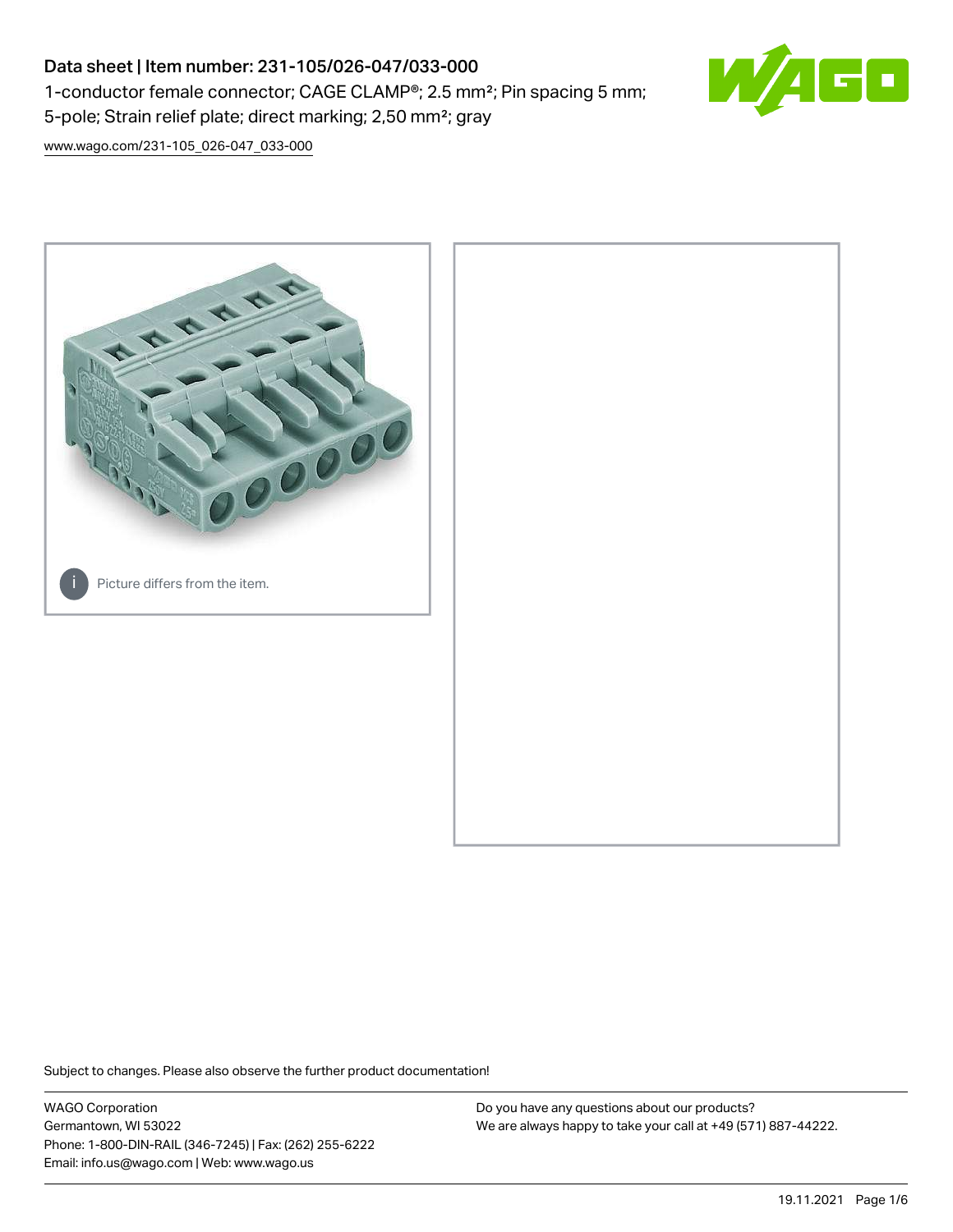

Dimensions in mm

 $L =$  (pole no. x pin spacing) + 1.5 mm

2- to 3-pole female connectors – one latch only

#### Item description

- **Universal connection for all conductor types**
- Easy cable pre-assembly and on-unit wiring via vertical and horizontal CAGE CLAMP<sup>®</sup> actuation  $\blacksquare$
- $\blacksquare$ Integrated test ports
- $\blacksquare$ With coding fingers

Subject to changes. Please also observe the further product documentation! Data

WAGO Corporation Germantown, WI 53022 Phone: 1-800-DIN-RAIL (346-7245) | Fax: (262) 255-6222 Email: info.us@wago.com | Web: www.wago.us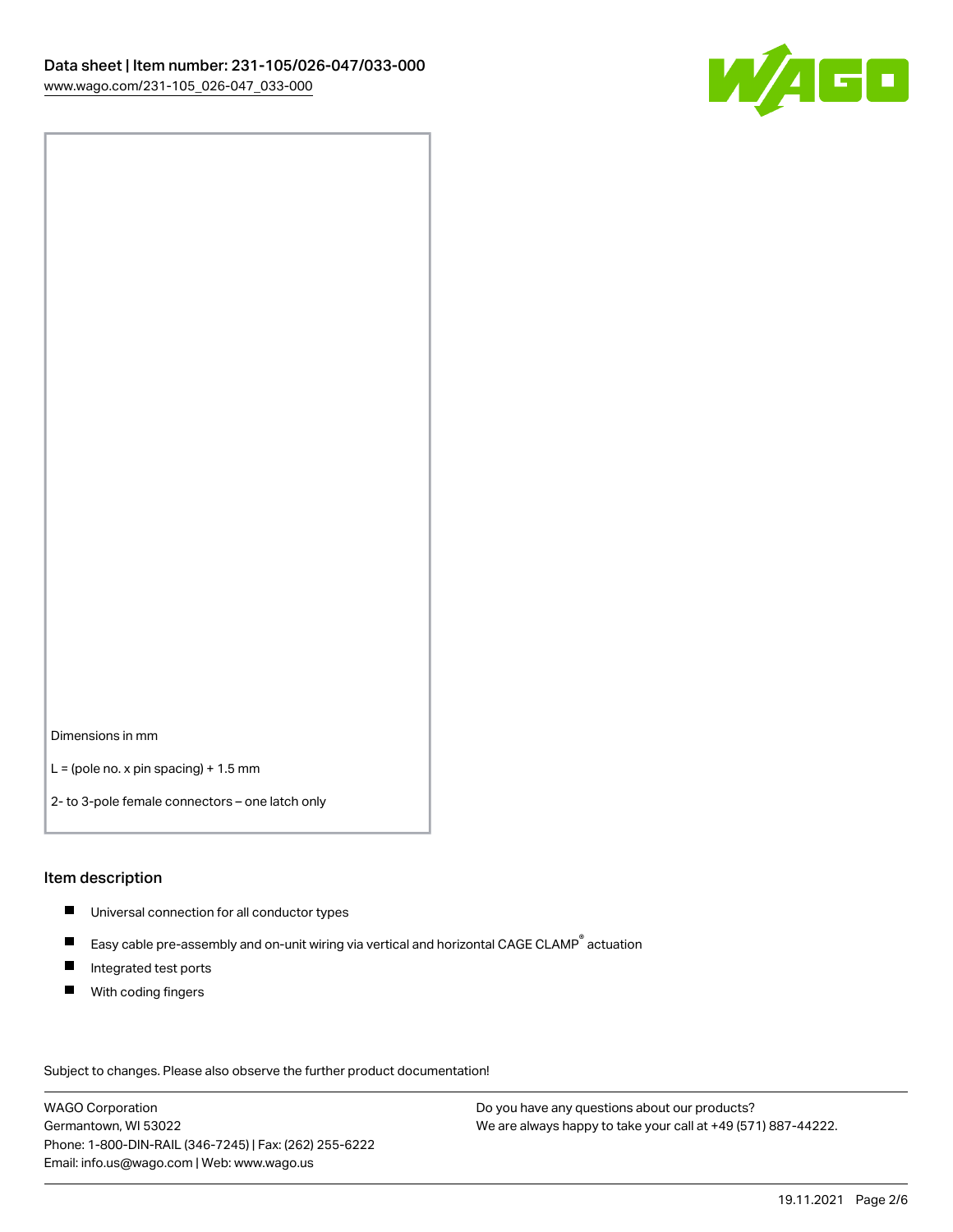

# Data

| Safety information 1 | The <i>MCS – MULTI CONNECTION SYSTEM</i> includes connectors<br>without breaking capacity in accordance with DIN EN 61984. When<br>used as intended, these connectors must not be connected<br>/disconnected when live or under load. The circuit design should<br>ensure header pins, which can be touched, are not live when<br>unmated. |
|----------------------|--------------------------------------------------------------------------------------------------------------------------------------------------------------------------------------------------------------------------------------------------------------------------------------------------------------------------------------------|
| Variants:            | Gold-plated or partially gold-plated contact surfaces<br>Other versions (or variants) can be requested from WAGO Sales or<br>configured at https://configurator.wago.com/                                                                                                                                                                  |

## Connection data

## Connection 1

| Connection technology                             | CAGE CLAMP <sup>®</sup>                |
|---------------------------------------------------|----------------------------------------|
| Actuation type                                    | Operating tool                         |
| Solid conductor                                   | $0.082.5$ mm <sup>2</sup> / 28  12 AWG |
| Fine-stranded conductor                           | $0.082.5$ mm <sup>2</sup> / 28  12 AWG |
| Fine-stranded conductor; with insulated ferrule   | $0.251.5$ mm <sup>2</sup>              |
| Fine-stranded conductor; with uninsulated ferrule | $0.252.5$ mm <sup>2</sup>              |
| Strip length                                      | $89$ mm / 0.31  0.35 inch              |
| Number of poles                                   | 5                                      |
| Conductor entry direction to mating direction     | 0°                                     |

## Approvals / Certificates

#### Country specific Approvals

| Logo                       | Approval                               | <b>Additional Approval Text</b> | Certificate<br>name |
|----------------------------|----------------------------------------|---------------------------------|---------------------|
| Œ<br>$\tilde{\phantom{a}}$ | <b>CSA</b><br>DEKRA Certification B.V. | C <sub>22.2</sub>               | 1466354             |
|                            |                                        |                                 |                     |

UL-Approvals

7 A -

| Logo | Approval                             | <b>Additional Approval Text</b> | Certificate<br>name |
|------|--------------------------------------|---------------------------------|---------------------|
| J    | UL<br>Underwriters Laboratories Inc. | <b>UL 1977</b>                  | E45171              |

Subject to changes. Please also observe the further product documentation!

| <b>WAGO Corporation</b>                                | Do you have any questions about our products?                 |
|--------------------------------------------------------|---------------------------------------------------------------|
| Germantown, WI 53022                                   | We are always happy to take your call at +49 (571) 887-44222. |
| Phone: 1-800-DIN-RAIL (346-7245)   Fax: (262) 255-6222 |                                                               |
| Email: info.us@wago.com   Web: www.wago.us             |                                                               |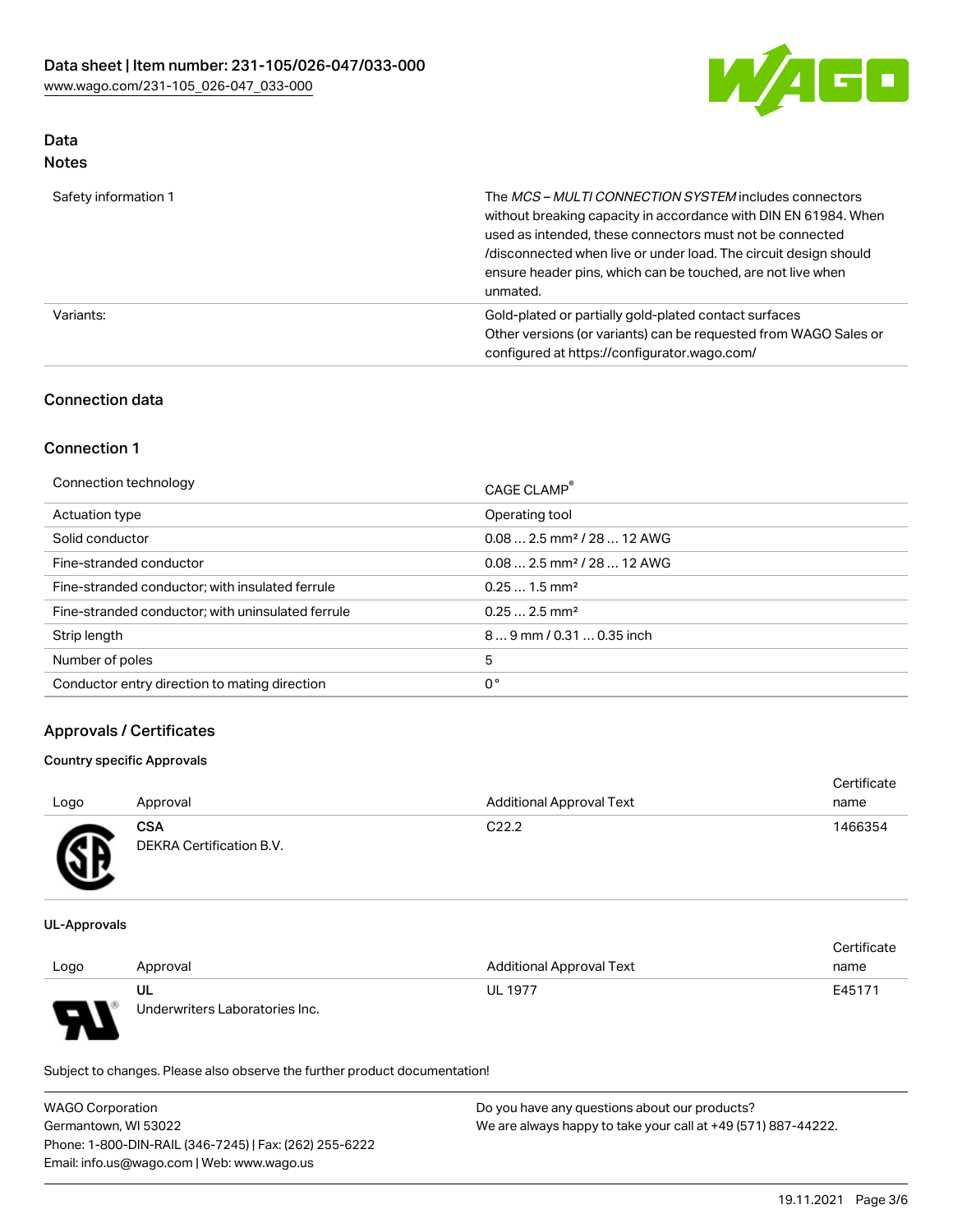## Data sheet | Item number: 231-105/026-047/033-000 [www.wago.com/231-105\\_026-047\\_033-000](http://www.wago.com/231-105_026-047_033-000)



## Counterpart



| <b>Downloads</b><br><b>Documentation</b> |                                                                                                                |                              |
|------------------------------------------|----------------------------------------------------------------------------------------------------------------|------------------------------|
|                                          | Item no.231-435/001-000<br>Male header; 5-pole; THT; 1.0 x 1.0 mm solder pin; angled; pin spacing 5 mm; gray   | www.wago.com/231-435/001-000 |
|                                          | Item no.231-135/001-000<br>Male header; 5-pole; THT; 1.0 x 1.0 mm solder pin; straight; pin spacing 5 mm; gray | www.wago.com/231-135/001-000 |
|                                          | Item no.231-605<br>Male connector; 5-pole; Pin spacing 5 mm; gray                                              | www.wago.com/231-605         |

| <b>Additional Information</b> |            |        |          |
|-------------------------------|------------|--------|----------|
| Technical explanations        | 2019 Apr 3 | pdf    | Download |
|                               |            | 2.0 MB |          |

#### Installation Notes



Inserting a conductor via 3.5 mm screwdriver – CAGE CLAMP® actuation parallel to conductor entry.



Inserting a conductor via 3.5 mm screwdriver – CAGE CLAMP® actuation perpendicular to conductor entry.



Inserting a conductor into CAGE CLAMP® unit via operating lever (231-291).

Subject to changes. Please also observe the further product documentation!

WAGO Corporation Germantown, WI 53022 Phone: 1-800-DIN-RAIL (346-7245) | Fax: (262) 255-6222 Email: info.us@wago.com | Web: www.wago.us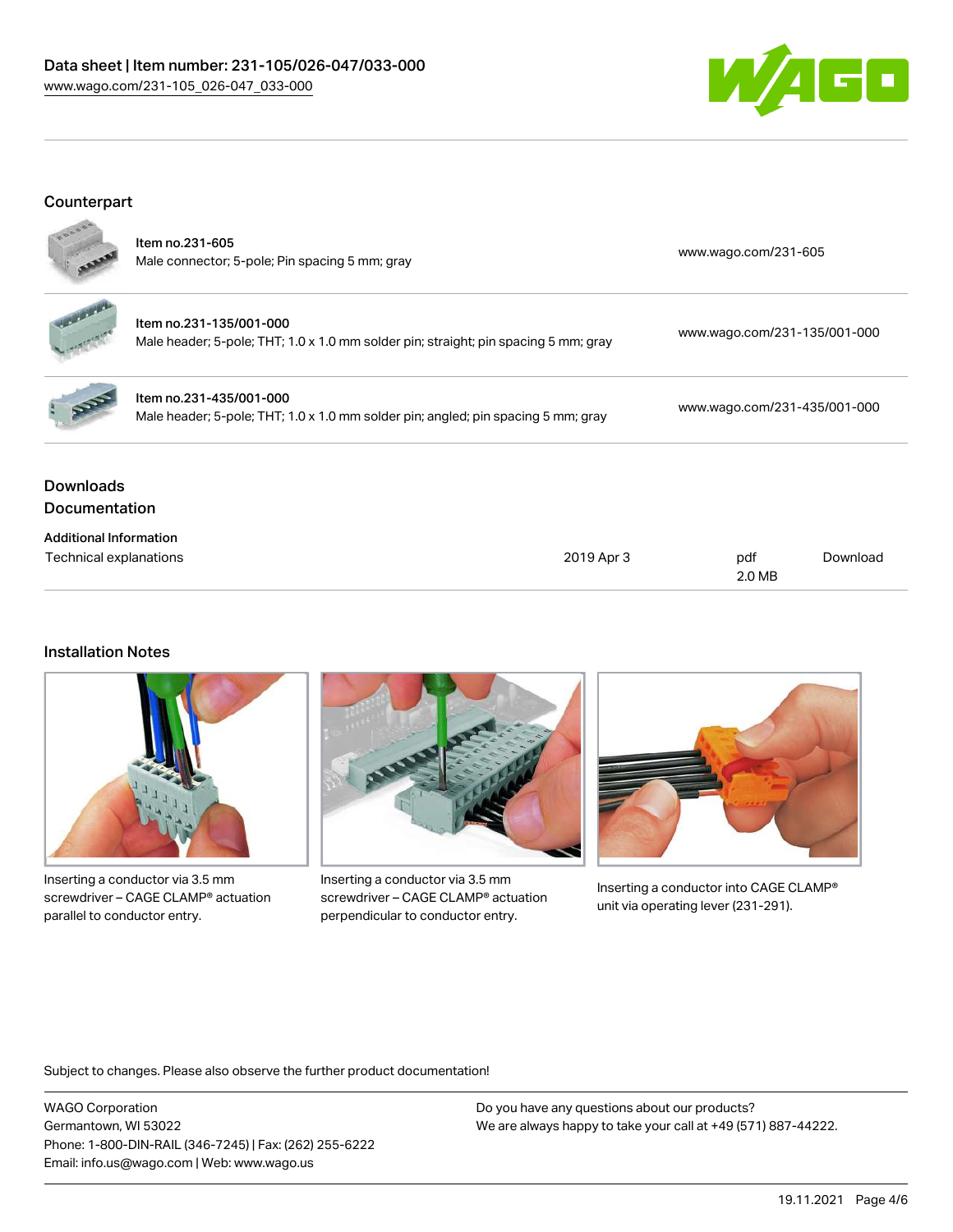



Inserting a conductor via operating tool.



Coding a female connector by removing coding finger(s).



Testing – female connector with CAGE CLAMP®

Integrated test ports for testing perpendicular to conductor entry via 2 or 2.3 mm Ø test plug

#### Installation

Subject to changes. Please also observe the further product documentation!

WAGO Corporation Germantown, WI 53022 Phone: 1-800-DIN-RAIL (346-7245) | Fax: (262) 255-6222 Email: info.us@wago.com | Web: www.wago.us